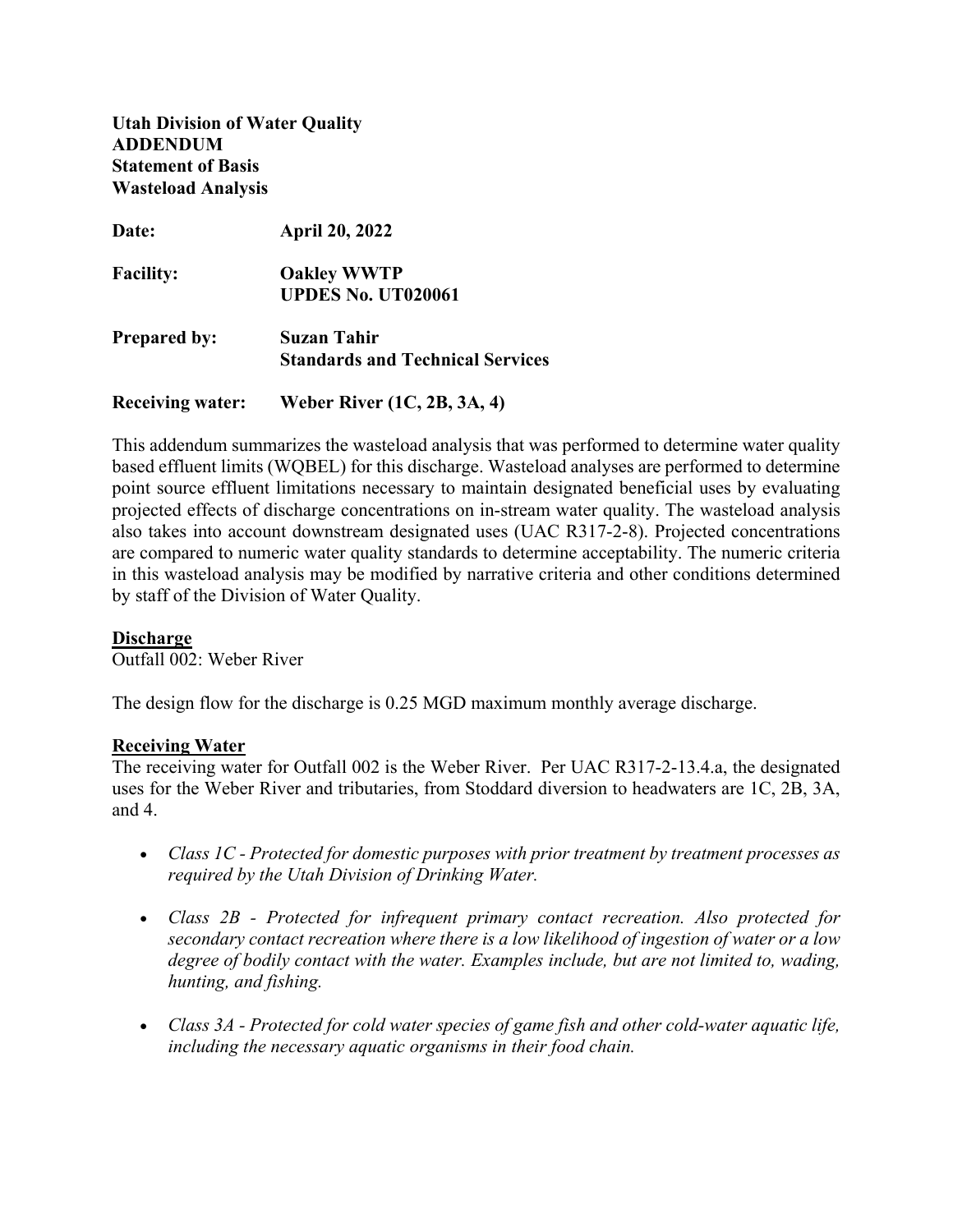• *Class 4 - Protected for agricultural uses including irrigation of crops and stock watering.*

The critical flow for the wasteload analysis is typically considered the lowest stream flow for seven consecutive days with a ten-year return frequency (7Q10). The 7Q10 flow was calculated using daily mean flow data from USGS monitoring station # 10128500 WEBER RIVER NEAR OAKLEY, UT and subtracting the WEBER-PROVO CANAL (daily flow values) for the period 1996-2021. Seasonal critical low values are presented in Table 1.

| <b>Season</b> | <b>Weber River Flows (cfs)</b> |
|---------------|--------------------------------|
| Summer        | 47.6                           |
| Fall          | 13.2                           |
| Winter        | 9.0                            |
| Spring        | 19.0                           |
| Overall       | 9.1                            |

## **Table 1: Seasonal Critical Low Flow Values**

# **Mixing Zone**

Per UAC R317-2-5, the maximum allowable mixing zone is 15 minutes of travel time for acute conditions, not to exceed 50% of stream width, and 2,500 feet for chronic conditions. Water quality standards must be met at the end of the mixing zone. The mixing zone was not delineated for this WLA; however, the discharge is presumed fully mixed within the maximum allowable mixing zone. For chronic conditions, the annual critical low flow was simulated, and for acute conditions, 50% of the critical low flow was simulated.

# **TMDL**

The immediate receiving assessment unit Weber River-9 (UT16020101-023-00, Weber River from Rockport Reservoir to Weber-Provo Canal) is not listed as impaired for any parameters per the *2022 Utah Integrated Report* (DWQ, 2022).

Echo Reservoir (UT-L-16020101-001 00) downstream is impaired for total phosphorus, and Rockport Reservoir (UT-L-16020101-0 02 00), downstream is impaired for pH and  $E$ . *coli* (*2022 Utah Integrated Report)*. The *Rockport Reservoir and Echo Reservoir TMDL Final Report* (SWCA Environmental Consultants, 2014) includes waste load allocations for total phosphorus and total nitrogen for Oakley. These load limits are summarized below under effluent limits

### **Parameters of Concern**

The potential parameters of concern for the discharge/receiving water identified were total suspended solids (TSS), dissolved oxygen (DO), BOD5, total phosphorus (TP), total nitrogen (TN) and total ammonia (TAN), as determined in consultation with the UPDES Permit Writer.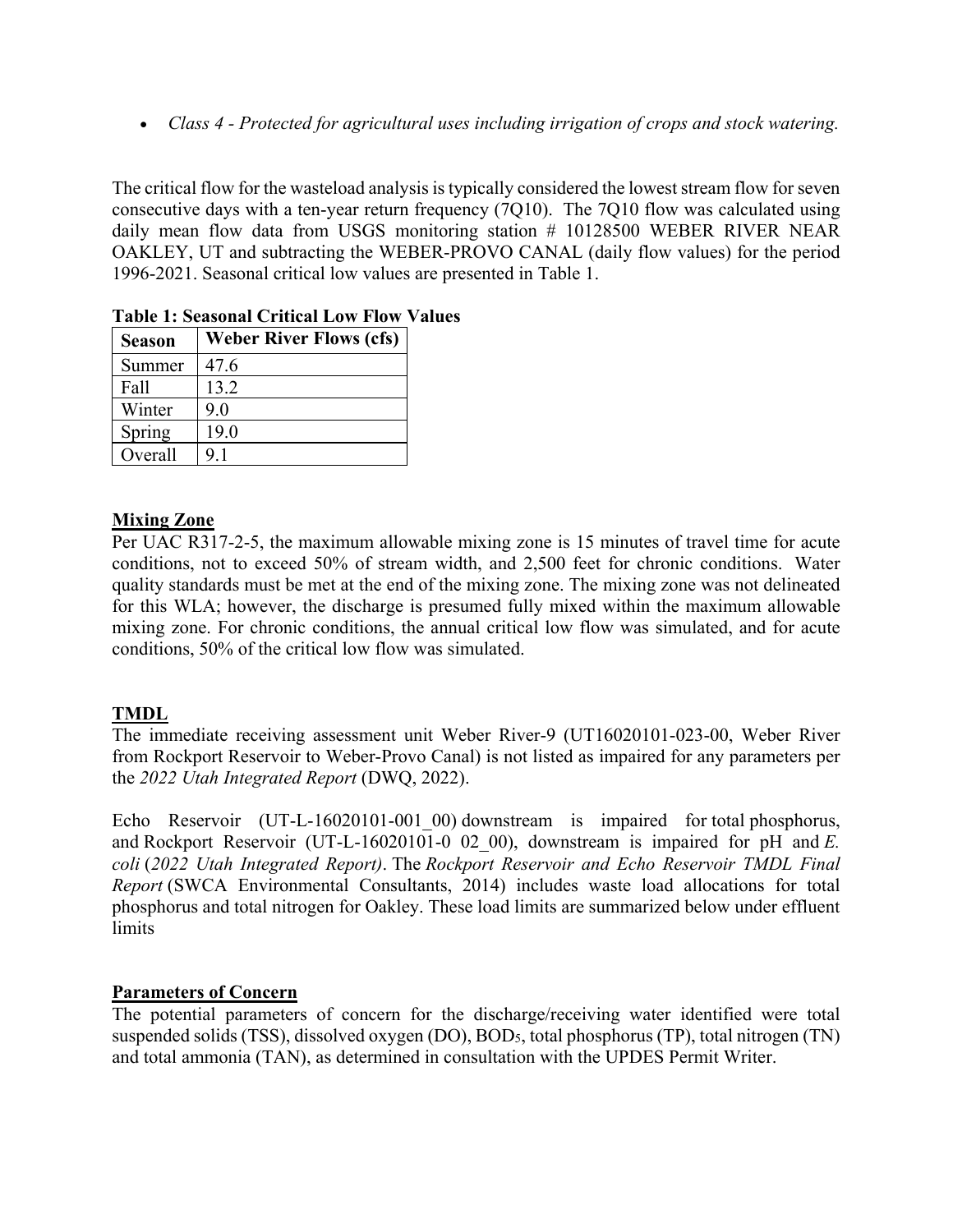# **Dissolved Oxygen 3A (cold water aquatic life) Early Life Stages**

The Division of Water Quality staff has determined that ELS are present year-round in the Weber River.

| <b>Fish species</b>    | January | February | March | April | May | June | July | August | September | October | November | December |
|------------------------|---------|----------|-------|-------|-----|------|------|--------|-----------|---------|----------|----------|
|                        |         |          |       |       |     |      |      |        |           |         |          |          |
| Mountain Whitefish     |         |          |       |       |     |      |      |        |           |         |          |          |
|                        |         |          |       |       |     |      |      |        |           |         |          |          |
| <b>Brown Trout</b>     |         |          |       |       |     |      |      |        |           |         |          |          |
|                        |         |          |       |       |     |      |      |        |           |         |          |          |
| Mottled Sculpin        |         |          |       |       |     |      |      |        |           |         |          |          |
|                        |         |          |       |       |     |      |      |        |           |         |          |          |
| Longnose/Speckled Dace |         |          |       |       |     |      |      |        |           |         |          |          |
|                        |         |          |       |       |     |      |      |        |           |         |          |          |
| <b>Redside Shiner</b>  |         |          |       |       |     |      |      |        |           |         |          |          |

Table 2. ELS periods of Fish for Oakley receiving water of Weber River, Summit County, Utah

Credit to Benjamin Holcomb

# **Water Quality Modeling**

A QUAL2Kw model of the receiving water was built and calibrated under contract by Utah State University (USU). The model was calibrated to synoptic survey data collected in the summer of 2010 by USU and DWQ (Neilson et al., 2012). Subsequently, the model was extended downstream to the confluence with Beaver Creek.

Receiving water quality data was obtained from monitoring site 4928005 Weber River above Oakley City WWTP above Millrace Road for 2002-2022. The average seasonal value was calculated for each constituent in the receiving water.

The calibrated model was used to determine WQBELs for BOD5, TAN, TN, TP, and DO. Effluent concentrations were adjusted so that water quality standards were not exceeded at the end of the mixing zone. QUAL2Kw rates, input and output for nutrient related constituents are summarized in Appendix A. The calibration and wasteload QUAL2Kw models are available for review by request.

Effluent limits for conservative constituents were determined using a mass balance mixing analysis (DWQ, 2012). The mass balance analysis is summarized in Appendix B.

## **WET Limits**

The percent of effluent in the receiving water in a fully mixed condition, and acute and chronic dilution in a not fully mixed condition are calculated in the WLA in order to generate WET limits. The LC<sub>50</sub> (lethal concentration, 50%) percent effluent for acute toxicity and the  $IC_{25}$ (inhibition concentration, 25%) percent effluent for chronic toxicity, as determined by the WET test, needs to be below the WET limits, as determined by the WLA. The WET limit for  $LC_{50}$  is typically 100% effluent and does not need to be determined by the WLA.

**Table 3: WET Limits for IC25**

| Season | <b>Percent Effluent</b> |
|--------|-------------------------|
| Summer |                         |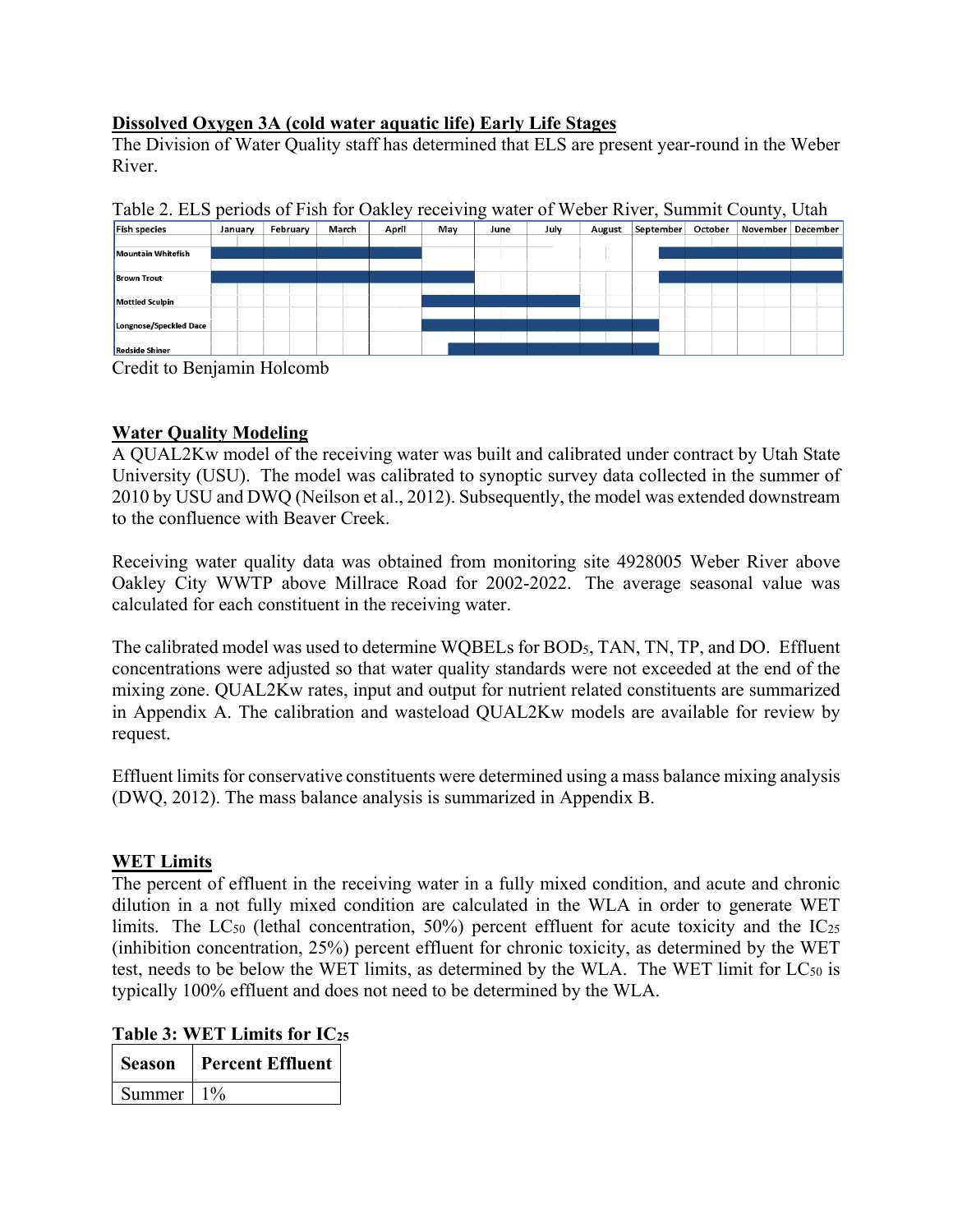| Fall   | 3%                |
|--------|-------------------|
| Winter | $4\%$             |
| Spring | $\gamma_{0}$<br>O |

## **Effluent Limits**

Water quality based effluent limits are summarized in Table 4. The complete list of limits is included in Appendix A and B.

The DO in the Weber River is not significantly impacted by the discharge from the Oakley WWTP. Therefore, secondary treatment requirements (R317-1-3) for BOD<sub>5</sub> are sufficient to meet water quality standards in the receiving water.

|                             | Acute    |       |                     | Chronic  |       |                     |
|-----------------------------|----------|-------|---------------------|----------|-------|---------------------|
| <b>Effluent Constituent</b> | Standard | Limit | Averaging<br>Period | Standard | Limit | Averaging<br>Period |
| Flow (MGD)                  |          | 0.50  | $1$ day             |          | 0.25  | 30 days             |
| Dissolved<br>Oxygen         | 4.0      | 5.0   | Instant             | 6.5      | 5.0   | 30 days             |
| (mg/L)                      |          |       |                     |          |       |                     |
| $BOD5$ (mg/L)               | None     | 35    | 7 days              | None     | 25    | 30 days             |
| Ammonia (mg/l)              | Varies   | 20    | 1 hour              | Varies   | 20    | 30 days             |
| Phosphorus<br>Total         |          |       |                     |          |       |                     |
| (kg)                        |          |       |                     |          |       |                     |
| Summer: April -             |          |       |                     |          | 173   |                     |
| Sept.                       |          |       |                     |          |       |                     |
| Annual                      |          |       |                     |          | 346   |                     |
| Total Nitrogen (kg)         |          |       |                     |          |       |                     |
| Summer: April -             |          |       |                     |          | 1,732 |                     |
| Sept.                       |          |       |                     |          |       |                     |
| Annual                      |          |       |                     |          | 3,464 |                     |

**Table 4: Water Quality Based Effluent Limits**

### **Antidegradation Level I Review**

The objective of the Level I ADR is to ensure the protection of existing uses, defined as the beneficial uses attained in the receiving water on or after November 28, 1975. No evidence is known that the existing uses deviate from the designated beneficial uses for the receiving water. Therefore, the beneficial uses will be protected if the discharge remains below the WQBELs presented in this wasteload.

A Level II Antidegradation Review (ADR) is not required for this discharge since it is a simple renewal.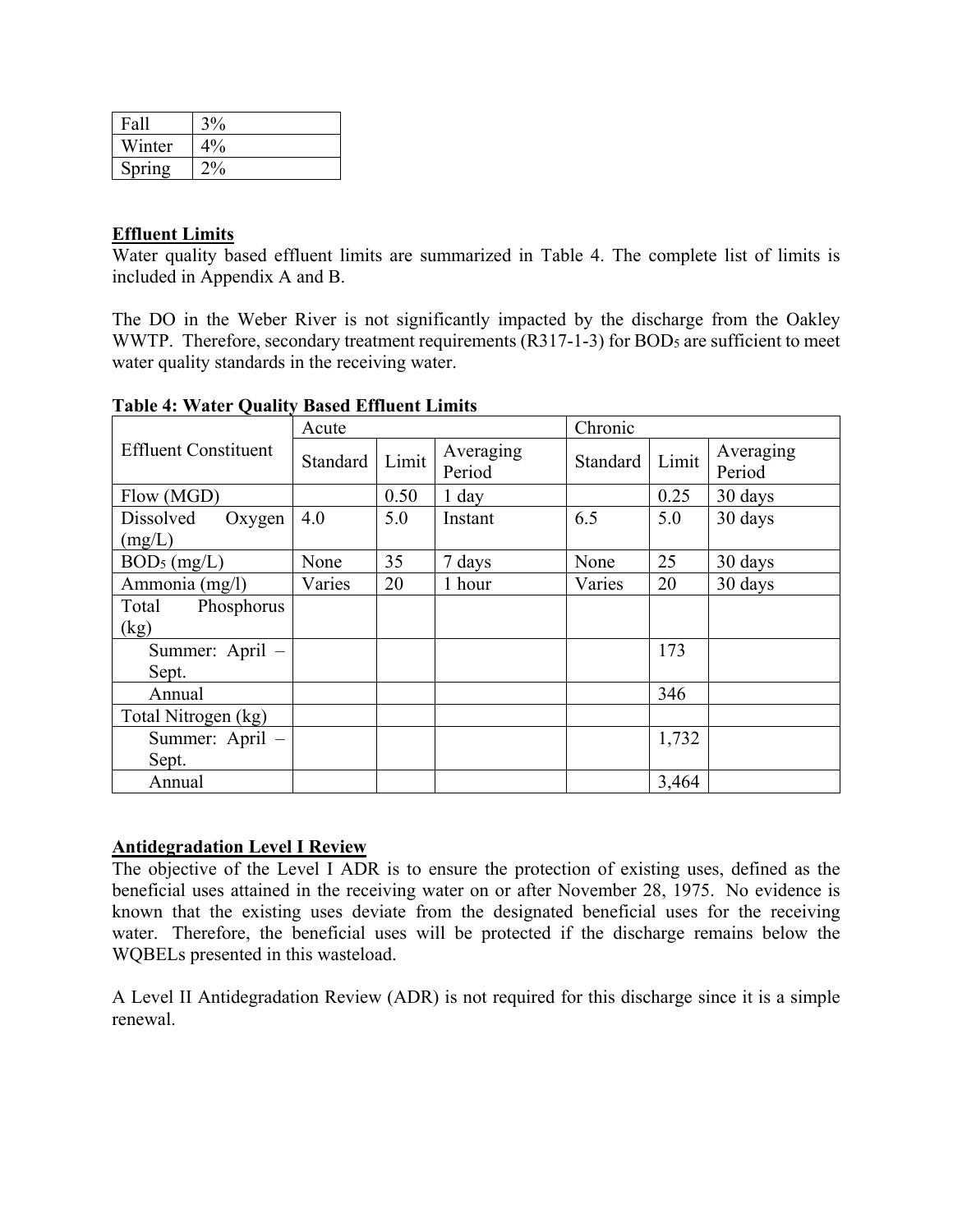## **Files:**

WLA Document: *oakley\_potw\_wla\_2022-Final.doc* QUAL2Kw Wasteload Model: *oakley\_potw\_wla\_2022-Final.xls* QUAL2Kw Calibration Model: *qual2kw Oakley City Calibration V1.2b.xls*

## **References:**

*Utah Wasteload Analysis Procedures Version 1.0*. 2012. Utah Division of Water Quality.

*Field Data Collection for QUAL2Kw Model Build and Calibration Standard Operating Procedures Version 1.0*. 2012. Utah Division of Water Quality.

*Using QUAL2K Modeling to Support Nutrient Criteria Development and Wasteload Analyses in Utah*. 2012. Neilson, B.T., A.J. Hobson, N. von Stackelberg, M. Shupryt, and J.D. Ostermiller.

*Final 2022 Integrated Report on Water Quality*. 2022. Utah Division of Water Quality.

*Rockport Reservoir and Echo Reservoir Total Maximum Daily Loads Final Report.* 2014. SWCA Environmental Consultants, Inc.

*Rockport Reservoir and Echo Reservoir Total Maximum Daily Loads Implementation Plan*. 2013. SWCA Environmental Consultants, Inc.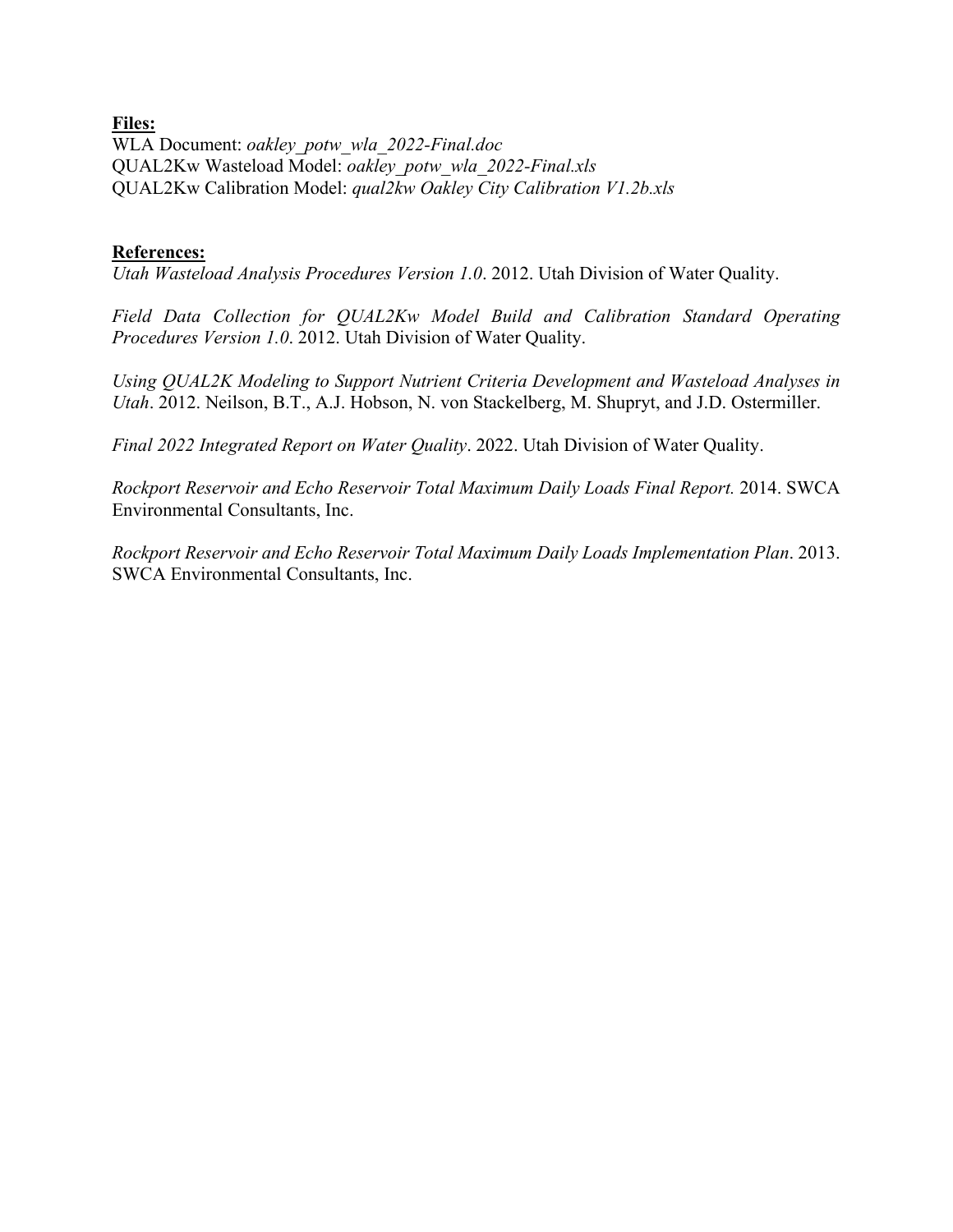#### **WASTELOAD ANALYSIS [WLA] Date:** 3/21/2022 **Appendix B: Mass Balance Mixing Analysis for Conservative Constituents**

| Discharging Facility:<br><b>UPDES No:</b> | Oakley WWTP<br>UT-0020061 |                                  |
|-------------------------------------------|---------------------------|----------------------------------|
| Permit Flow [MGD]:                        | 0.25 Maximum Monthly Flow |                                  |
|                                           | 0.50 Maximum Daily Flow   |                                  |
| Receiving Water:                          | Weber River               |                                  |
| Stream Classification:                    | 1C, 2B, 3A, 4             |                                  |
| Stream Flows [cfs]:                       | 9.7 Annual                | <b>Chronic Critical Low Flow</b> |
|                                           | 4.9 Annual                | <b>Acute Critical Low Flow</b>   |
| Combined Flow [cfs]                       |                           |                                  |
|                                           | 10.1 Chronic              |                                  |
|                                           | 5.6 Acute                 |                                  |
| Acute River Width:                        | 50%                       |                                  |
| Chronic River Width:                      | 100%                      |                                  |

#### **Modeling Information**

A simple mixing analysis was used to determine these effluent limits.

#### **Model Inputs**

 The following is upstream and discharge information that was utilized as inputs for the analysis. Dry washes are considered to have an upstream flow equal to the flow of the discharge.

 All model numerical inputs, intermediate calculations, outputs and graphs are available for discussion, inspection and copy at the Division of Water Quality.

#### **Effluent Limitations**

 Current State water quality standards are required to be met under a variety of conditions including in-stream flows targeted to the 7-day, 10-year low flow (R317-2-9).

 Other conditions used in the modeling effort reflect the environmental conditions expected at low stream flows.

#### **Effluent Limitations for Protection of Recreation (Class 2B Waters)**

| <b>Parameter</b><br><b>Physical</b>                       |                   | <b>Maximum Concentration</b>     |
|-----------------------------------------------------------|-------------------|----------------------------------|
|                                                           | pH Minimum        | 6.5                              |
|                                                           | pH Maximum        | 9.0                              |
| <b>Bacteriological</b><br>E. coli (30 Day Geometric Mean) | E. coli (Maximum) | 206 (#/100 mL)<br>668 (#/100 mL) |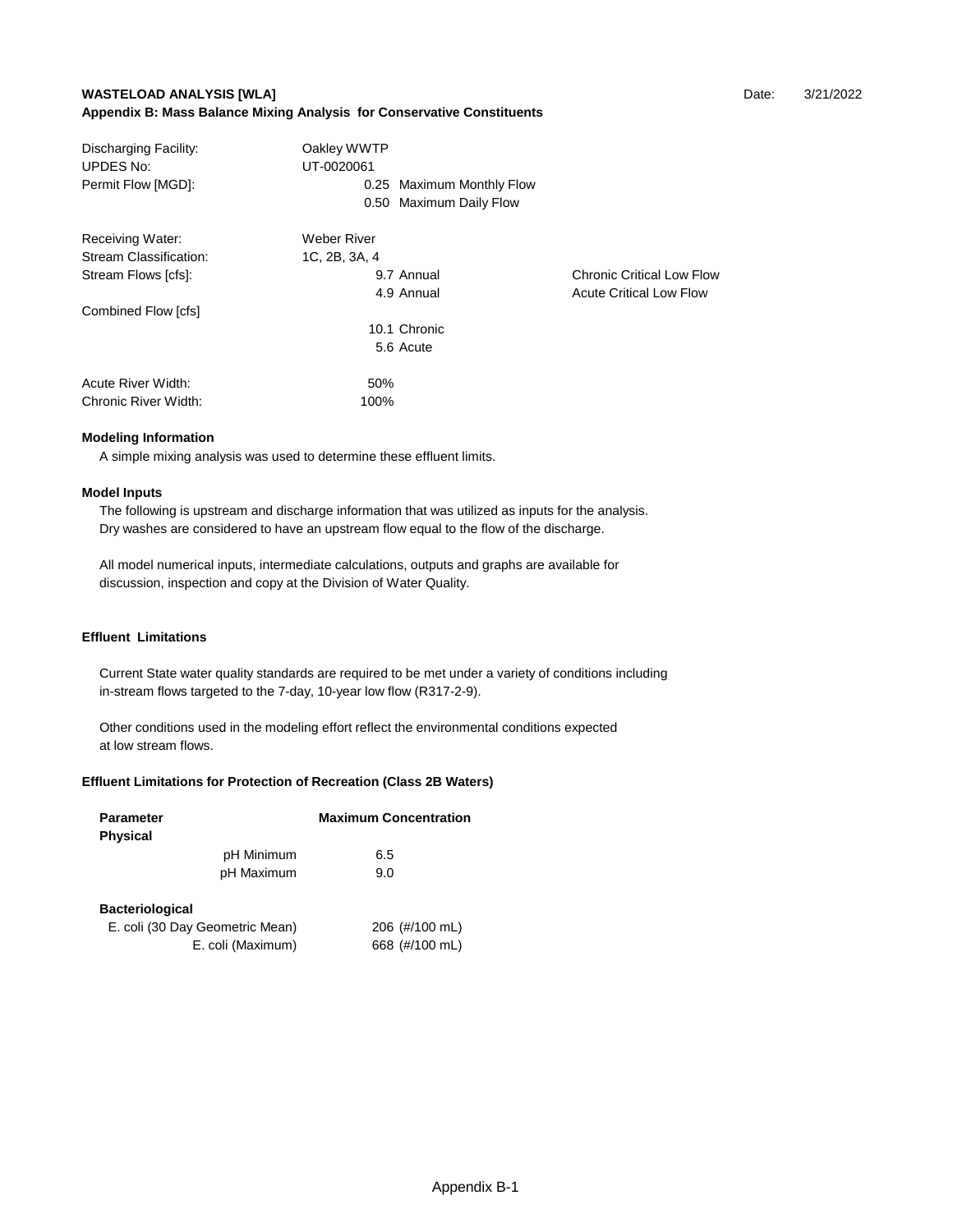#### **Effluent Limitations for Protection of Aquatic Wildlife (Class 3A Waters)**

| <b>Parameter</b>                 | <b>Maximum Concentration</b> |                                         |                 |                                 |
|----------------------------------|------------------------------|-----------------------------------------|-----------------|---------------------------------|
| <b>Physical</b>                  |                              |                                         |                 |                                 |
| <b>Inorganics</b>                |                              | <b>Chronic Standard (4 Day Average)</b> |                 | Acute Standard (1 Hour Average) |
|                                  | <b>Standard</b>              | Limit                                   | <b>Standard</b> | Limit                           |
| Phenol                           |                              |                                         | 0.010           | $0.010$ mg/L                    |
| Hydrogen Sulfide (Undissociated) |                              |                                         | 0.002           | $0.002$ mg/L                    |

#### **Total Recoverable Metals**

|                         |                       | <b>Chronic Standard (4 Day Average)</b> |       | <b>Acute Standard (1 Hour Average)</b> |                         |        |
|-------------------------|-----------------------|-----------------------------------------|-------|----------------------------------------|-------------------------|--------|
| Parameter (µg/L)        | Standard <sup>1</sup> | Background <sup>2</sup>                 | Limit | Standard <sup>1</sup>                  | Background <sup>2</sup> | Limit  |
| Aluminum                | N/A <sup>3</sup>      | 35.0                                    | N/A   | 750                                    | 35.0                    | 5,233  |
| Arsenic                 | 150                   | 1.0                                     | 3,887 | 340                                    | 1.0                     | 2,466  |
| Cadmium                 | 0.4                   | 0.1                                     | 7.7   | 3.5                                    | 0.1                     | 25.0   |
| Chromium VI             | 11.0                  | 2.0                                     | 237   | 16.0                                   | 2.0                     | 103.8  |
| Chromium III            | 129                   | 2.0                                     | 3,320 | 2,704                                  | 2.0                     | 19,644 |
| Copper                  | 14.2                  | 0.6                                     | 356   | 22.3                                   | 0.6                     | 158    |
| $C$ yanide $^2$         | 5.2                   | 3.5                                     | 48.7  | 22.0                                   | 3.5                     | 138    |
| Iron                    |                       |                                         |       | 1,000                                  | 19.3                    | 7,149  |
| Lead                    | 6.0                   | 0.1                                     | 153   | 153.3                                  | 0.1                     | 1,114  |
| Mercury <sup>2</sup>    | 0.012                 | 0.008                                   | 0.112 | 2.4                                    | 0.008                   | 17.4   |
| <b>Nickel</b>           | 79                    | 0.2                                     | 2,062 | 713                                    | 0.2                     | 5,182  |
| Selenium                | 4.6                   | 1.0                                     | 94.9  | 18.4                                   | 1.0                     | 128    |
| Silver                  |                       |                                         |       | 8.9                                    | 0.5                     | 61.3   |
| Tributylin <sup>2</sup> | 0.072                 | 0.048                                   | 0.674 | 0.46                                   | 0.048                   | 3.04   |
| Zinc                    | 182                   | 10.0                                    | 4,501 | 182                                    | 10.0                    | 1,262  |

1: Based upon a Hardness of 164 mg/l as CaCO3

2: Background concentration assumed 67% of chronic standard

3: Where the pH is equal to or greater than 7.0 and the hardness is equal to or greater than 50 ppm as CaC0<sub>3</sub> in the receiving water after mixing, the 87 ug/L chronic criterion (expressed as total recoverable) will not apply, and aluminum will be regulated based on compliance with the 750 ug/L acute aluminum criterion (expressed as total recoverable).

#### **Organics [Pesticides]**

|                         | <b>Chronic Standard (4 Day Average)</b> |                   |        |                 |                   | Acute Standard (1 Hour Average) |
|-------------------------|-----------------------------------------|-------------------|--------|-----------------|-------------------|---------------------------------|
| Parameter (µg/L)        | <b>Standard</b>                         | <b>Background</b> | Limit  | <b>Standard</b> | <b>Background</b> | Limit                           |
| Aldrin                  |                                         |                   |        | 1.5             | 1.000             | 4.6                             |
| Chlordane               | 0.0043                                  | 0.0029            | 0.0402 | 1.2             | 0.003             | 8.7                             |
| DDT, DDE                | 0.001                                   | 0.0007            | 0.0094 | 0.55            | 0.001             | 3.99                            |
| Diazinon                | 0.17                                    | 0.1133            | 1.59   | 0.17            | 0.113             | 0.53                            |
| <b>Dieldrin</b>         | 0.0056                                  | 0.0037            | 0.0524 | 0.24            | 0.004             | 1.72                            |
| Endosulfan, a & b       | 0.056                                   | 0.0373            | 0.524  | 0.11            | 0.037             | 0.57                            |
| Endrin                  | 0.036                                   | 0.0240            | 0.337  | 0.086           | 0.024             | 0.475                           |
| Heptachlor & H. epoxide | 0.0038                                  | 0.0025            | 0.0356 | 0.26            | 0.003             | 1.87                            |
| Lindane                 | 0.08                                    | 0.0533            | 0.75   | 1.0             | 0.053             | 6.9                             |
| Methoxychlor            |                                         |                   |        | 0.03            | 0.020             | 0.09                            |
| <b>Mirex</b>            |                                         |                   |        | 0.001           | 0.001             | 0.003                           |
| Nonylphenol             | 6.6                                     | 4.4               | 61.8   | 28.0            | 4.4               | 176.0                           |
| Parathion               | 0.0130                                  | 0.0087            | 0.1217 | 0.066           | 0.009             | 0.425                           |
| PCB's                   | 0.014                                   | 0.0093            | 0.131  |                 |                   |                                 |
| Pentachlorophenol       | 15.00                                   | 10                | 140.4  | 19.0            | 10.0              | 75.4                            |
| Toxephene               | 0.0002                                  | 0.0001            | 0.0019 | 0.73            | 0.0001            | 5.31                            |